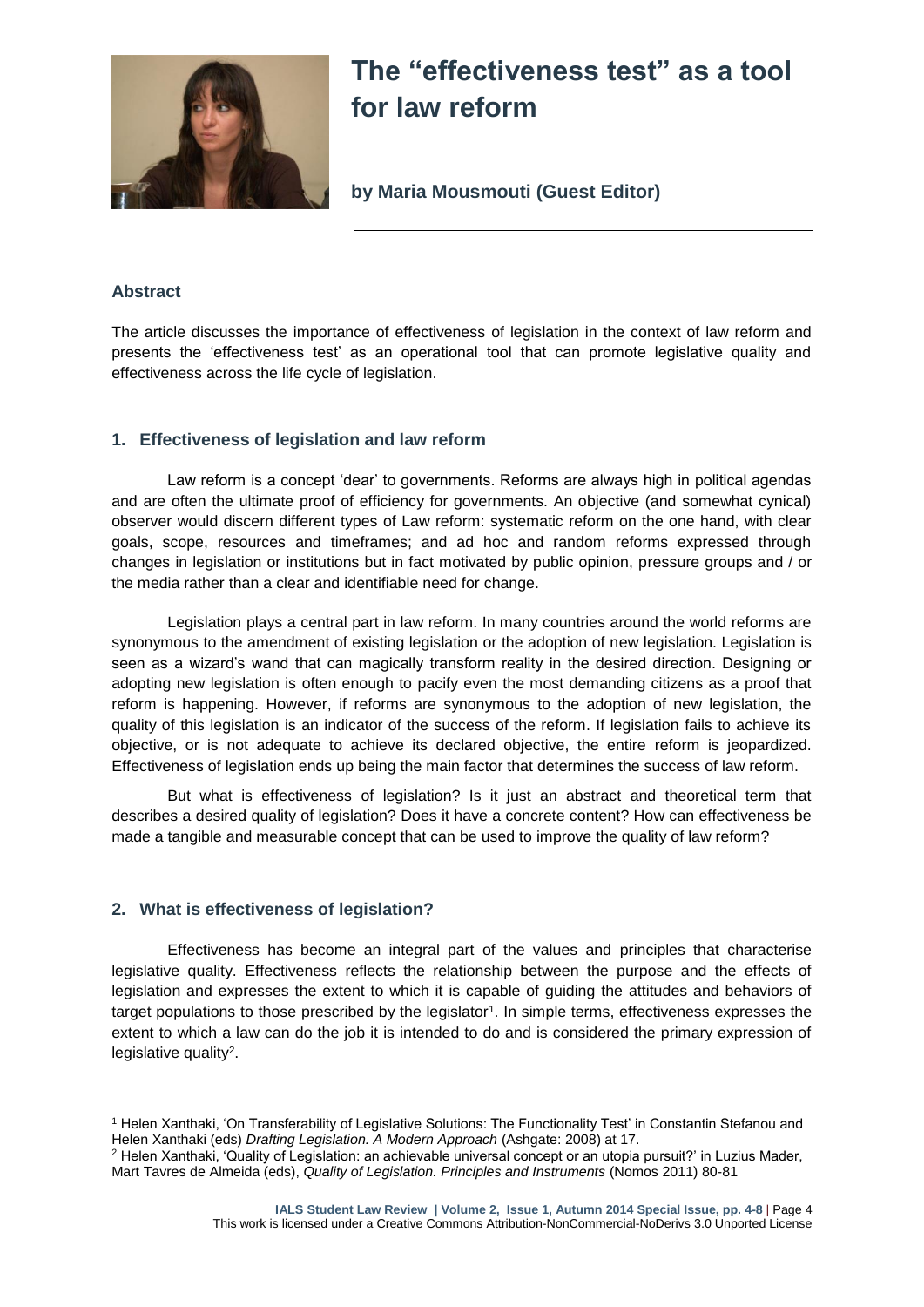Effectiveness is not an abstract concept. It is a feature of every legislative text and is determined by the purpose of legislation, its substantive content and legislative expression, its overarching structure and real-life results. These features determine, to a significant extent, the capacity of legislation to achieve results: purpose sets the benchmark for *what* legislation aims to achieve; the substantive content and legislative expression determine *how* the law will achieve the desired results and how this is communicated to its subjects; the overarching structure determines how the new provisions interact with the legal system; and the real-life results of legislation indicate *what has been achieved<sup>3</sup> .* 

Although the influence of external factors on the broader effects of legislation cannot be undermined, every legislative text is the foundation of its effectiveness. Thus, the effectiveness of a legislative text is greatly determined by the way in which legislation is integrated in the legal system, the way its purpose is expressed, its substantive content, legislative expression and evaluation requirements that can inform on real-life results.

Effectiveness is at the same time a value and a principle that guides law making<sup>4</sup> and a criterion for evaluating its results<sup>5</sup>. Therefore, it has two main dimensions: a prospective dimension when the law is formulated and drafted and a real-life dimension when a law is implemented. The former expresses the extent to which legislation is conducive to the desired regulatory effects (*can a law achieve the desired results?)* while the latter expresses the extent to which the attitudes and behaviors of target populations correspond to those prescribed by the legislator (*has a law achieved*  the desired results?)<sup>6</sup>. Can such a concept, even with a concrete content, be made operational?

#### **3. The "effectiveness test" as a way to operationalise quality of legislation**

Effective legislation is the result of complex mechanics in the conceptualization, design, drafting, enforcement, and implementation of the law. This requires processes and institutions for regulatory governance and tools to guide legislative design, drafting and implementation. These tools can be assisted by an effectiveness test, a logical exercise that examines the unique features of existing legislation and legislation being designed, considering how the purpose, the structure, the content, and the results of the future intended law are aligned and consistent<sup>7</sup>.

The 'effectiveness test' allows the identification of the direct relation between the purpose of the legislation, the appropriateness of the means used and the results and can be used throughout the life-cycle of legislation<sup>8</sup>. For draft legislation, it can help detect the best way to design legislation in order to achieve the desired results. For legislation in force it can examine the causal relationships between the law and its effects, the extent to which the legislation is working and what needs to change. In other words, the effectiveness test allows a diagnosis of the weaknesses in the conceptualization and design of legislation and can prevent regulatory failures. It allows identification at an early stage of the ineffectiveness of content and design (whether the rules used are inappropriate to address the problem tackled or are too broad or too narrow in relation to the stated purpose), the ineffectiveness of enforcement (whether the enforcement strategy or mechanism is inappropriate or implementation is inadequate) and drafting ineffectiveness (whether the subjects of

**.** 

<sup>3</sup> Maria Mousmouti, 'Effectiveness as an Aid to Legislative Drafting' (2014) 2 The Loophole 17.

<sup>4</sup> Xanthaki, above n. 1 at 17; Alexander Flückiger, "Effectiveness: a new Constitutional principle" (2009) 50 *Legislação: cadernos de ciência de legislação* 187

<sup>5</sup> Luzius Mader, "Evaluating the Effects: A Contribution to the Quality of Legislation" (2001), 22 *Statute Law Review* 119 at 126.

<sup>6</sup> Mousmouti above n.3 at 17.

<sup>7</sup> Maria Mousmouti, "Operationalising Quality of Legislation through the Effectiveness Test" (2012), 6:2

Legisprudence 201.

<sup>8</sup> Ibid.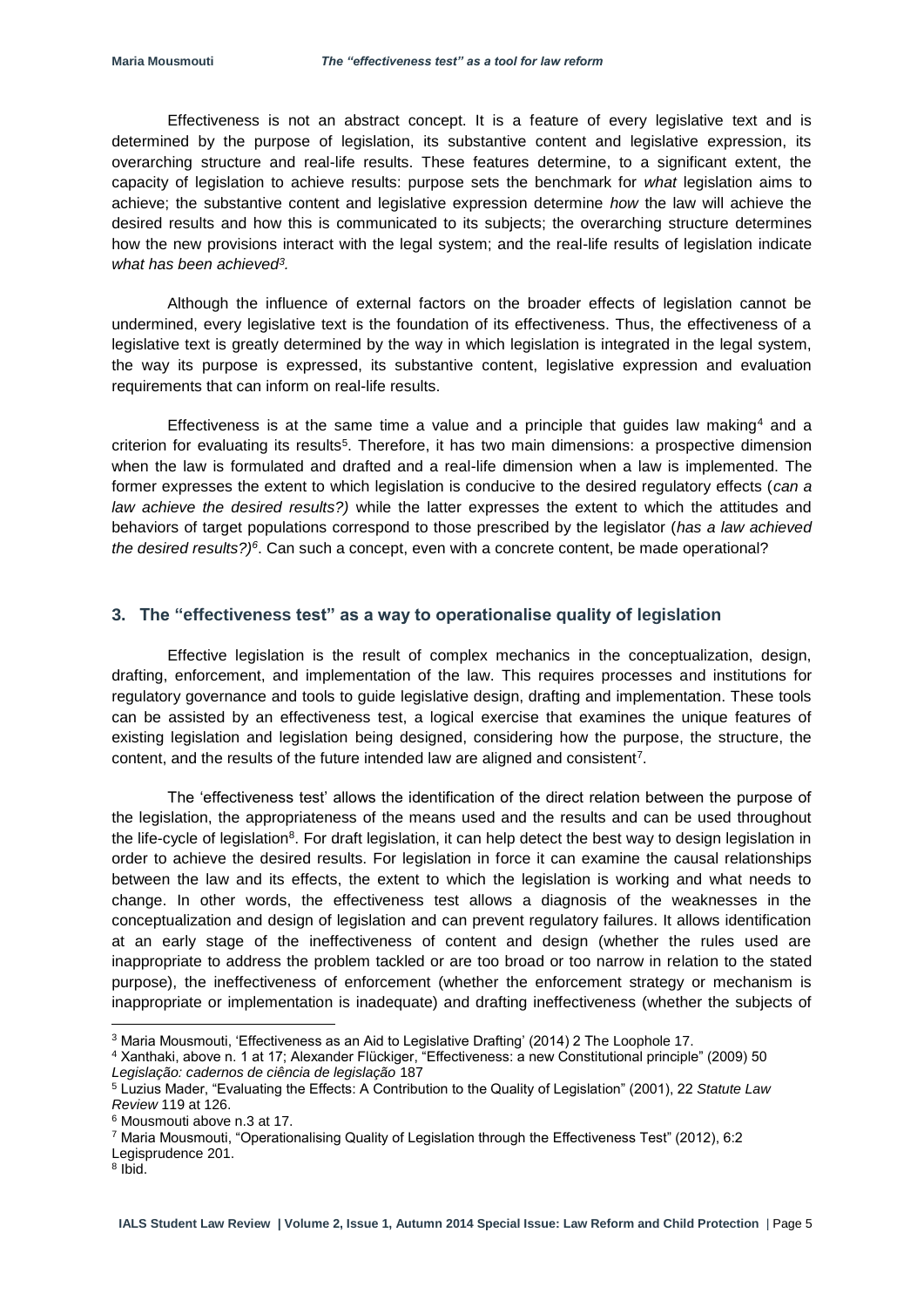**.** 

the law do not know how to comply with it or encounter difficulties in complying because the rules are not accessible, coherent or clear, or are complicated and imprecise). Through the effectiveness test, weaknesses can be identified and addressed.

The effectiveness test is a neutral tool. It does not promote specific legislative choices over others but looks at the content and the consistency of legislative texts and judges them objectively in relation to the regulatory objectives. It is not a measure of perfection in legislation but instead a feasible way of looking at legislation holistically with an eye to the achievement of the desired results. The effectiveness test consists of four 'steps' that are examined below.

### *3.1 Step one: does legislation have a clear purpose?*

Purpose is the first element of the effectiveness test, where one seeks to establish *what a law aims to achieve*. The main questions that have to be addressed are: does the law have a clear purpose? Does it set a clear and meaningful benchmark for what the law aims to achieve? What is this benchmark? Does it provide sufficient direction for the implementer and interpreter?

In legislative practice, the purpose of a law is expressed in preambles, general or specific purpose provisions or long titles or alternatively, in explanatory material or extraneous documents such as policy papers, explanatory notes or impact assessments. However, quite often purpose is not clearly stated either inside or outside the text and significant deductive effort is required to identify it. This makes the overall objectives of a legislative text vague and arbitrary and affects its clarity, application and interpretation. The first step of the effectiveness test looks at purpose as an important element of effectiveness and seeks to objectively establish whether it determines clearly and substantively the results that the law aims to achieve.

## *3.2 Step two: is the substantive content of legislation realistic, aligned to purpose and conducive to results?*

Legislation usually comes as a solution to a specific problem or problems. This solution is expressed through a choice of legislative techniques, enforcement mechanisms and legislative expression that best serve the desired objectives. The second step of the effectiveness test examines these choices and attempts to identify whether the choice of legislative techniques, enforcement mechanisms and expression serve the objectives of the legislative intervention and are capable to bring about the desired results.

The choice of rules determines how behaviours will be directed towards the desired goals, what obligations are imposed, how the rules will be enforced and the consequences attached to them. The content of the law determines *how* it will achieve its results and how rights and obligations are communicated to the subjects of legislation. These choices obviously have a significant impact on the capacity of legislation to achieve results. If the selected rules (or combination of rules) are inappropriate to address the problem or do not contribute to the objective of the law, the design of the rules is ineffective; if enforcement mechanisms are inappropriate or implementation is inadequate, enforcement is ineffective; if the subjects of the law do not know how to comply or encounter difficulties in complying or interpreting rules, drafting is ineffective<sup>9</sup>.

Legislative reality confirms the importance of these elements and there are several examples of how poor choices in the content of the law affect its overall performance. Deficiencies include the insufficient analysis and understanding of the problem addressed through legislation, and

<sup>9</sup> Julia Black, "Critical Reflections on Regulation" (2002), 27 *Australian Journal of Legal Philosophy* 3.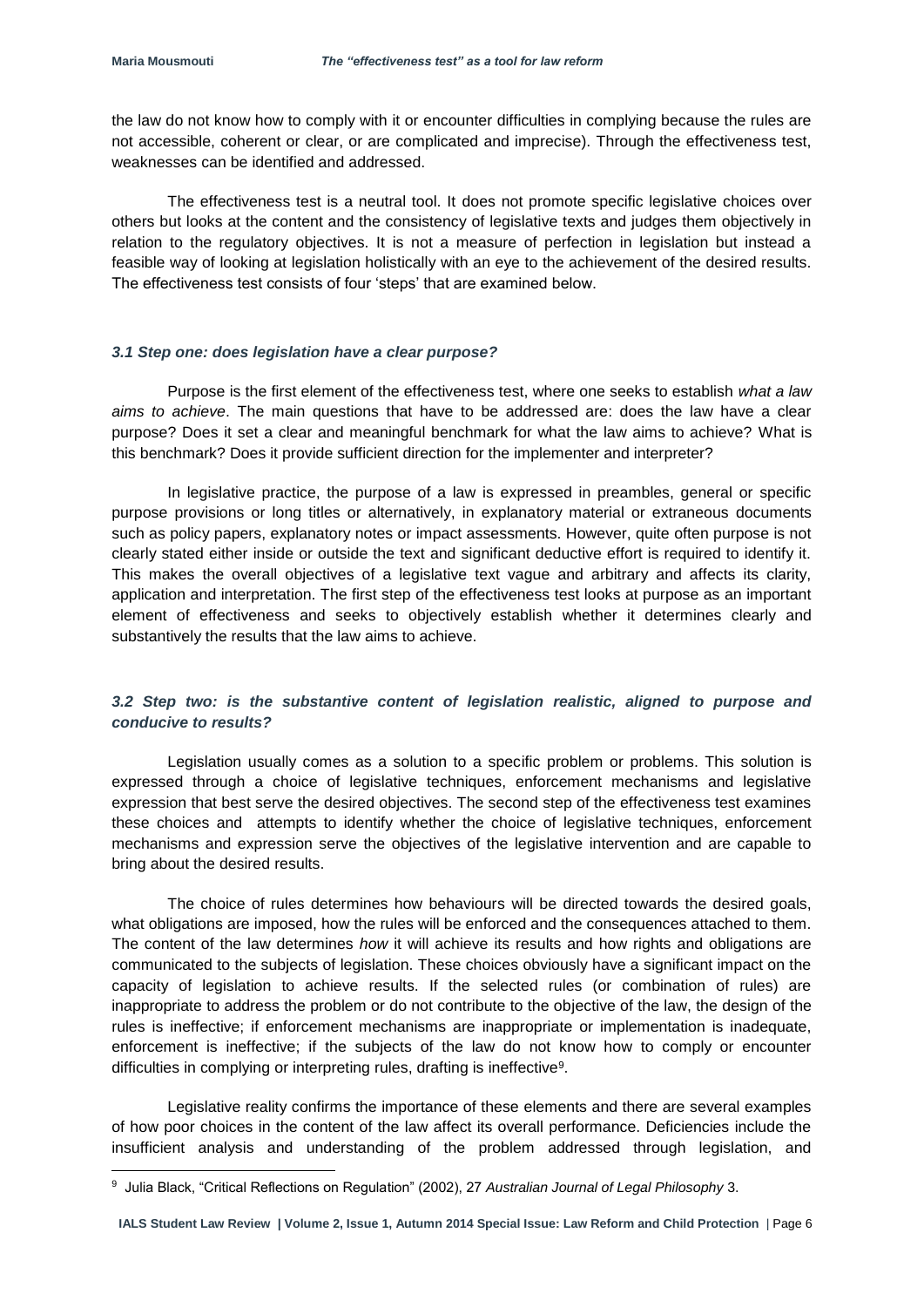consequently the choice of inappropriate rules; rules that are not fully consistent or leave gaps in protection or are in tension with existing ones; solutions that are complex and difficult to implement; complex or inarticulate choices in legislative expression.

Urban laws are an interesting case study of rules whose content is detached from local realities. For instance, building standards often do not take into account local incomes, climates, building techniques, locally available materials and result in urban dwellers who cannot afford to build in compliance with existing regulations<sup>10</sup>. The building code of Mozambique was adopted in the  $18<sup>th</sup>$ century after an earthquake in Portugal<sup>11</sup> and is one of the most stringent in Africa demanding brick and cement block walls and reinforced concrete beams, despite the fact that the country has little history of earthquakes, the prescribed materials are costly and beyond the reach of the majority of the population<sup>12</sup>. In another example, a draft planning law in Uganda was designed in such a way that enforcement and implementation would require an additional 20,000 civil servants<sup>13!</sup> Enforcement had not been duly considered when legislation was being designed and resources and financial and institutional capacity were expected to fall in place magically, thus making the law liable to fail.

The second step of the effectiveness test can help identify rules which are incongruent with reality, hurdles to compliance and enforcement and challenges in legislative expression in order to make the substantive content of legislation proportional and responsive to the purpose of legislation and conducive to results.

### *3.3 Step three: is there adequate information to measure the results of legislation?*

When a law is enacted it is no longer a conceptual exercise: the "implementation game"<sup>14</sup> begins and is expected to achieve results. The relation between the law as a vision and the law in reality is not always linear, since in practice they often differ substantially. Information on the results of the law is necessary in order to evaluate its performance and determine the achievement of the desired objectives. The third step of the effectiveness test examines (for draft legislation) whether enough provision is in place in order to have data to evaluate the results of legislation (eg adequate reporting, review or sunsetting requirements in the legislative text) or (for legislation in force) how legislation has been applied and what its results have been. This step enables learning about the reallife results and effects of legislation and connects the purpose of legislation with its real-life results.

#### *3.4 Step four: how do the new provisions interact with the legal order?*

The overarching structure of legislation is the result of several factors: constitutions and legal traditions, but also political need to show action, timing and pressure to legislate. Quite often, in the context of law reform, the choice of whether to introduce a new Act, to amend an existing one or to consolidate or to bring existing material together in a code is determined by factors other than the impact of these choices on the effectiveness of the new legislation. These options affect the potential of legislation to be effective for three main reasons: firstly, because the structure of legislation affects the accessibility of the law; secondly, because structural weaknesses can lead to inconsistencies and difficulties in applying the law, and thirdly, because they can jeopardise the achievement of its overall objectives.

**.** 

<sup>&</sup>lt;sup>10</sup> Maria Mousmouti and Gianluca Crispi, 'Good Legislation as a Means of Ensuring Voice, Accountability, and the Delivery of Results in Urban Development' in World Bank Legal Review 2014 (forthcoming)

<sup>&</sup>lt;sup>11</sup> Mozambique was a Portuguese colony

<sup>12</sup> UN-Habitat, *Legal Assessment* (UN 2014)

<sup>13</sup> Patrcik Mc Auslan, *Law Reform in East Africa: Traditional or Transformative?* 89 (Routledge 2013).

<sup>14</sup> Eugene Bardach, *The implementation game: what happens after a Bill becomes a Law* (MIT Press: 1977).